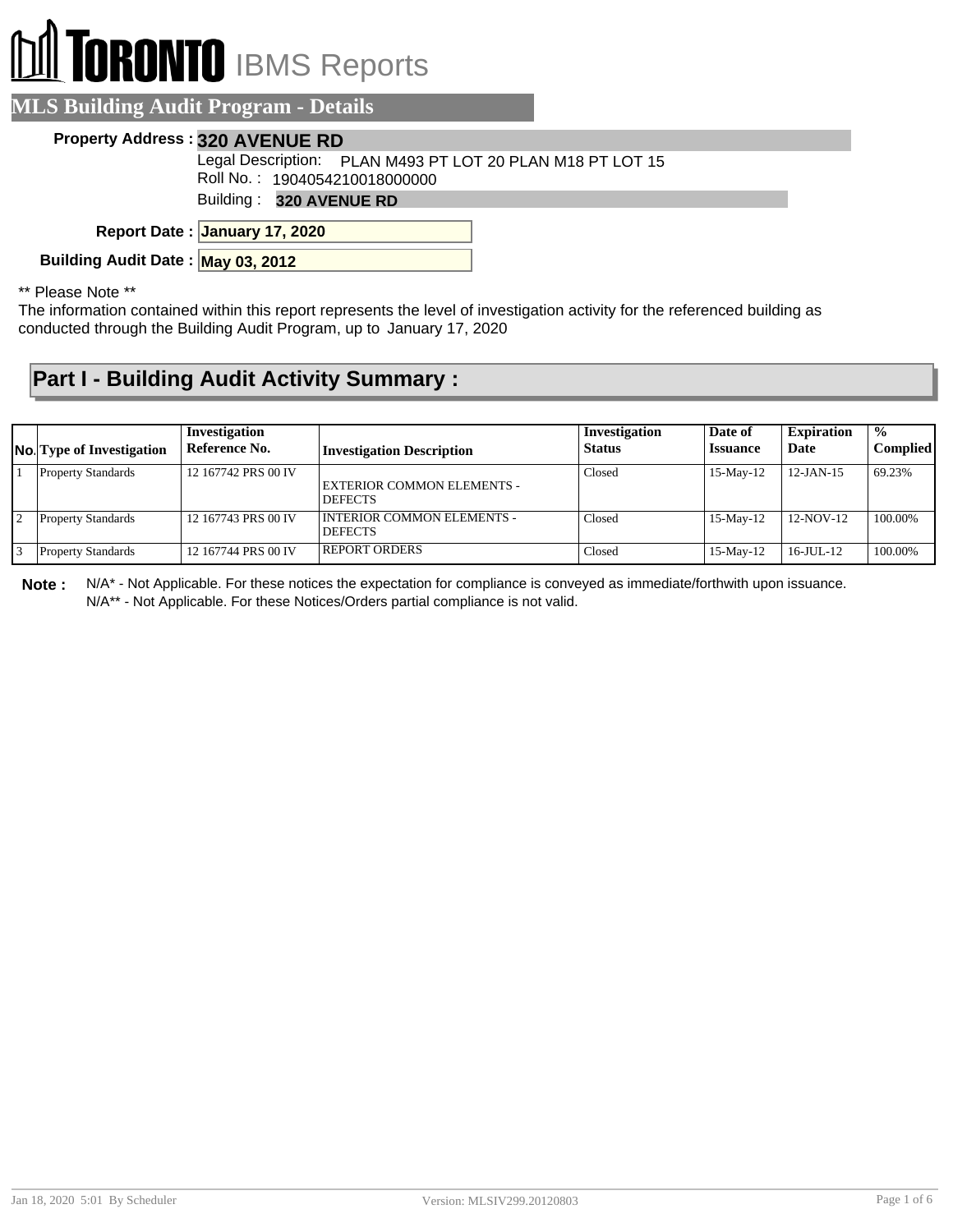### **Part II - Building Audit Details for Property Standards Orders :**

| Type of<br>∣No.∣Investigation | ∣Investiqation<br>Reference No.      | <b>Investigation Description</b> | Investigation Date of<br><b>Status</b> | llssuance           | ∣Expiration<br><b>∣Date</b> | <b>Next Scheduled</b><br><b>Inspection Date</b> |
|-------------------------------|--------------------------------------|----------------------------------|----------------------------------------|---------------------|-----------------------------|-------------------------------------------------|
| <b>Property Standards</b>     | $112$ 167744 PRS 00 IV REPORT ORDERS |                                  | Closed                                 | 15-May-12 16-JUL-12 |                             | 30-Jun-14                                       |

**1 No. of defects contained within the Order :**

**No. of defects that remain outstanding :**



|     | Deficiency Details                                                                                                                                                                                                                                                                      |          |                  |  |  |  |  |
|-----|-----------------------------------------------------------------------------------------------------------------------------------------------------------------------------------------------------------------------------------------------------------------------------------------|----------|------------------|--|--|--|--|
| No. | <b>Violation/Defect</b>                                                                                                                                                                                                                                                                 | Location | <b>Status</b>    |  |  |  |  |
|     | Submit to this Department an Electrical Inspection Certificate confirming that the electrical system  Throughout Building<br>to include the distribution system, circuits and electrical outlets is in good working order and has<br>the capacity to support the load(s) imposed on it. |          | Substantially Co |  |  |  |  |

| $\sf{Type\ of}$<br>No. Investigation | ∣Investiɑation<br>∣Reference No. | <b>Investigation Description</b>             | Investigation Date of<br><b>Status</b> | <b>lssuance</b>      | <b>Expiration</b><br><b>Date</b> | <b>Next Scheduled</b><br><b>Inspection Date</b> |
|--------------------------------------|----------------------------------|----------------------------------------------|----------------------------------------|----------------------|----------------------------------|-------------------------------------------------|
| <b>Property Standards</b>            | 12 167742 PRS 00 IV              | EXTERIOR COMMON ELEMENTS -<br><b>DEFECTS</b> | Closed                                 | 15-Mav-12 112-JAN-15 |                                  | 23-Oct-15                                       |

**4**

**13**

| No. of defects contained within the Order: |  |  |  |
|--------------------------------------------|--|--|--|
|--------------------------------------------|--|--|--|

**No. of defects that remain outstanding :**

|                   | <b>Deficiency Details</b>                                                                                                                                                                                                                                                                                                                                                                                                                                                                                                                                                                           |                             |               |  |  |  |  |  |
|-------------------|-----------------------------------------------------------------------------------------------------------------------------------------------------------------------------------------------------------------------------------------------------------------------------------------------------------------------------------------------------------------------------------------------------------------------------------------------------------------------------------------------------------------------------------------------------------------------------------------------------|-----------------------------|---------------|--|--|--|--|--|
| No.               | <b>Violation/Defect</b>                                                                                                                                                                                                                                                                                                                                                                                                                                                                                                                                                                             | Location                    | <b>Status</b> |  |  |  |  |  |
|                   | The fence, screen and/or other enclosure around or on the property is not being maintained in<br>good repair.                                                                                                                                                                                                                                                                                                                                                                                                                                                                                       | Exterior                    | Closed        |  |  |  |  |  |
| 2                 | The yards and /or other part of property is not being kept clean and free from accumulation of<br>junk, rubbish, brush, refuse, litter, garbage and/or other debris.                                                                                                                                                                                                                                                                                                                                                                                                                                | Exterior                    | Closed        |  |  |  |  |  |
| 3                 | The retaining wall is not being maintained free from hazards.                                                                                                                                                                                                                                                                                                                                                                                                                                                                                                                                       | Exterior                    | Closed        |  |  |  |  |  |
| 4                 | Exterior yard that is used for the parking or storage of vehicles or surfaced with a material<br>impervious to water is not maintained in good repair, free from cracks, holes and ruts.                                                                                                                                                                                                                                                                                                                                                                                                            | Exterior                    | Closed        |  |  |  |  |  |
| 5                 | Window well(s) are not protected so as to afford safe passage.                                                                                                                                                                                                                                                                                                                                                                                                                                                                                                                                      | <b>Exterior Of Building</b> | Closed        |  |  |  |  |  |
| 6                 | The protective/decorative finish on the exterior surfaces is not being maintained in good repair.<br>Namely; Roof flashing                                                                                                                                                                                                                                                                                                                                                                                                                                                                          | <b>Exterior Of Building</b> | Open          |  |  |  |  |  |
| $\overline{7}$    | The protective/decorative finish on the exterior surfaces is not being maintained in good repair.                                                                                                                                                                                                                                                                                                                                                                                                                                                                                                   | Garage                      | Open          |  |  |  |  |  |
| 8                 | The electrical connections are not maintained in a safe and complete condition. Namley; loose<br>wires                                                                                                                                                                                                                                                                                                                                                                                                                                                                                              | Garage                      | Closed        |  |  |  |  |  |
| 9                 | Eavestrough, roof gutter, flashing and/or down pipe not maintained in good repair.                                                                                                                                                                                                                                                                                                                                                                                                                                                                                                                  | Garage                      | Open          |  |  |  |  |  |
| 10 <sup>1</sup>   | Extension cords or other extensions are used as a permanent wiring system.                                                                                                                                                                                                                                                                                                                                                                                                                                                                                                                          | Garage                      | Closed        |  |  |  |  |  |
| 11                | The electrical receptacle are not maintained in a safe and complete condition.                                                                                                                                                                                                                                                                                                                                                                                                                                                                                                                      | Garage                      | Closed        |  |  |  |  |  |
| $12 \overline{ }$ | A window(s) which is capable of being opened, and is located in excess of two (2) metres from the<br>finished grade, is not equipped with safety devices which would prevent any opening greater than<br>one hundred (100) millimeters. A report is required to be submitted to the Officer for evaluation<br>and approval by a professional or other certified person confirming that acceptable safety devices<br>have been installed on all subject windows in an acceptable manner, and that the subject<br>windows are not capable of being opened in excess of one hundred (100) millimeters. | <b>Throughout Building</b>  | Closed        |  |  |  |  |  |
| 13                | The exterior walls and their components are not being maintained in good repair. Namely;<br>spalling, loose brick. open and damaged mortar joints.                                                                                                                                                                                                                                                                                                                                                                                                                                                  | <b>Throughout Building</b>  | Open          |  |  |  |  |  |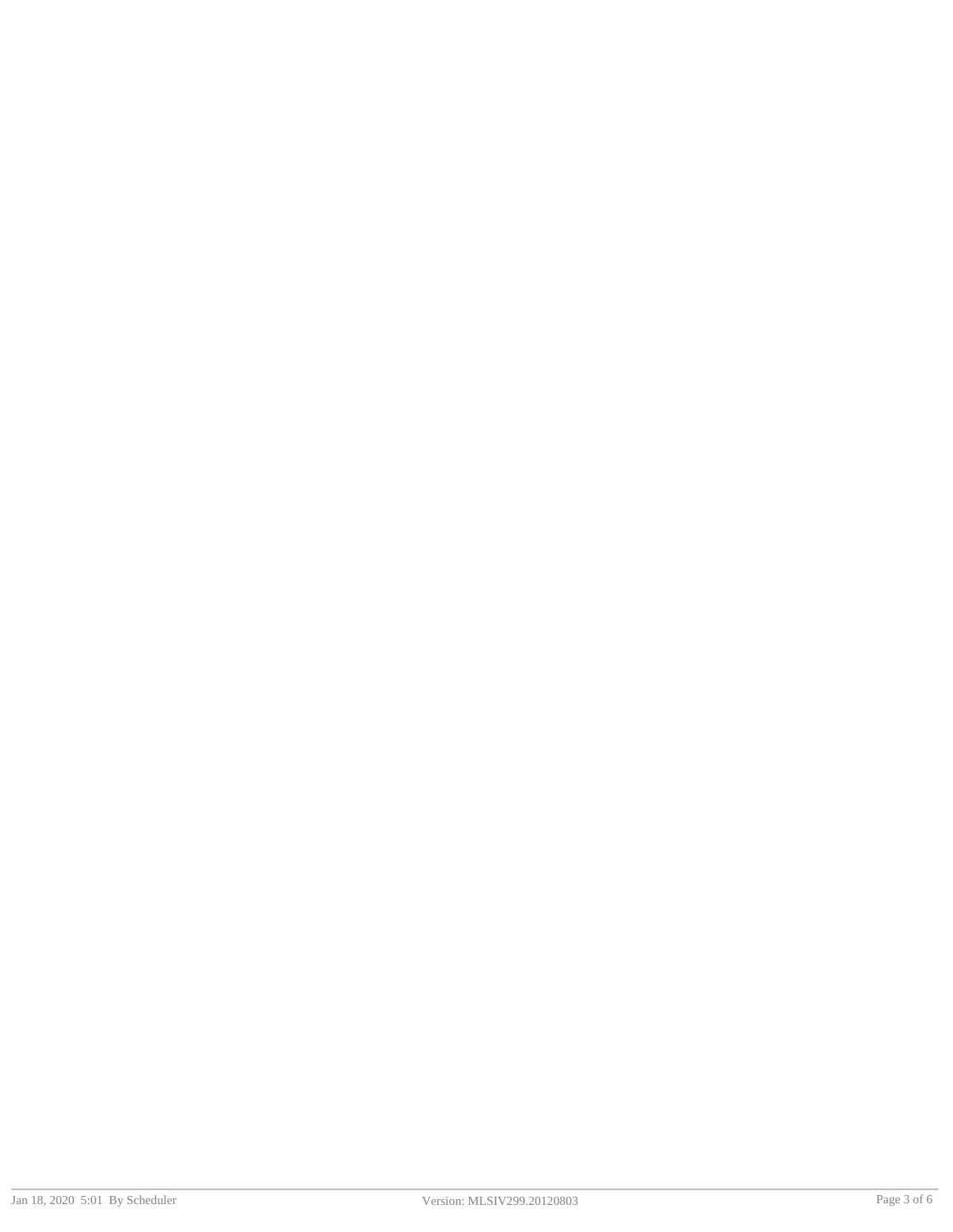|    | Type of<br>No. Investigation | <b>Investigation</b><br>⊺Reference No. | <b>Investigation Description</b>                                 | ∣Investigation Date of<br><b>Status</b> | <b>Issuance</b> | <b>Expiration</b><br><b>Date</b>  | <b>Next Scheduled</b><br><b>Inspection Date</b> |
|----|------------------------------|----------------------------------------|------------------------------------------------------------------|-----------------------------------------|-----------------|-----------------------------------|-------------------------------------------------|
| l2 | Property Standards           |                                        | 12 167743 PRS 00 IV INTERIOR COMMON ELEMENTS -<br><b>DEFECTS</b> | Closed                                  |                 | <sup>1</sup> 15-Mav-12 112-NOV-12 | 30-Jun-14                                       |

| No. of defects contained within the Order: |  |
|--------------------------------------------|--|
| No. of defects that remain outstanding :   |  |

|     | <b>Deficiency Details</b>                                                                                                                                                                                                                                  |                            |                  |  |  |  |  |  |
|-----|------------------------------------------------------------------------------------------------------------------------------------------------------------------------------------------------------------------------------------------------------------|----------------------------|------------------|--|--|--|--|--|
| No. | <b>Violation/Defect</b>                                                                                                                                                                                                                                    | Location                   | <b>Status</b>    |  |  |  |  |  |
| 1   | The handrails and/or other appurtenant attachments and/or their supporting structural members<br>are not being maintained free from defects/hazards, namely acceptable handrail not provided in<br>accordance with the Toronto Municipal Code Chapter 629. | 1st Floor                  | Closed           |  |  |  |  |  |
| 2   | The electrical receptacles are not maintained in a safe and complete condition, namely cracked<br>duplex receptacle.                                                                                                                                       | 3rd Floor                  | Closed           |  |  |  |  |  |
| 3   | Door(s) and/or hatch(es) providing access to roof is not kept locked at all times.                                                                                                                                                                         | 4th Floor                  | Closed           |  |  |  |  |  |
| 4   | Handrails on one side of stair or ramp less than 1,100mm in width not provided.                                                                                                                                                                            | 4th Floor                  | Closed           |  |  |  |  |  |
| 5   | The property is not maintained and/or kept clean in accordance with the standards, to include<br>undue storage.                                                                                                                                            | Boiler Room                | Closed           |  |  |  |  |  |
| 6   | The floor drain is not maintained in good repair, namely missing and/or damaged drain cover.                                                                                                                                                               | Boiler Room                | Closed           |  |  |  |  |  |
| 7   | Floor and/or floor covering not kept free from holes, stains, rubbish and debris, to include<br>deteriorated finish.                                                                                                                                       | <b>Boiler Room</b>         | Closed           |  |  |  |  |  |
| 8   | Exterior window not maintained weather-tight, and does not prevent the entry of vermin.                                                                                                                                                                    | Laundry Room               | Closed           |  |  |  |  |  |
| 9   | Previously finished surface(s) in the public area of the property is not maintained in good repair,                                                                                                                                                        | Laundry Room               | Closed           |  |  |  |  |  |
| 10  | Wall(s) and ceiling not maintained free of holes, cracks, damaged and deteriorated materials.                                                                                                                                                              | <b>Throughout Building</b> | Closed           |  |  |  |  |  |
| 11  | Lighting in a service room is provided at less than 200 lux.                                                                                                                                                                                               | Throughout Building        | Closed           |  |  |  |  |  |
| 12  | The property is not maintained and/or kept clean in accordance with the standards, to include<br>undue storage.                                                                                                                                            | <b>Throughout Building</b> | Closed           |  |  |  |  |  |
| 13  | Interior door is not a good fit in its frame, to include damaged and/or inoperable self closing<br>devices.                                                                                                                                                | <b>Throughout Building</b> | Closed           |  |  |  |  |  |
| 14  | Height of the guard for the exit stairs are less than 1,070 millimetres around landings.                                                                                                                                                                   | <b>Throughout Building</b> | Closed           |  |  |  |  |  |
| 15  | Extension cords or other extensions are used as a permanent wiring system.                                                                                                                                                                                 | <b>Throughout Building</b> | Closed           |  |  |  |  |  |
| 16  | Lighting in a storage room is provided at less than 50 lux.                                                                                                                                                                                                | <b>Throughout Building</b> | Closed           |  |  |  |  |  |
| 17  | The electrical connections are not maintained in a safe and complete condition, namely loose,<br>open and unsecured wires.                                                                                                                                 | <b>Throughout Building</b> | Closed           |  |  |  |  |  |
| 18  | A window in a stairway that extends to less than 1,070 millimetres above the landing is not<br>protected by a quard that is 1,070 millimetres high measured to the top of the quard from the<br>surface of the landing.                                    | <b>Throughout Building</b> | Closed           |  |  |  |  |  |
| 19  | Previously finished surface(s) in the public area of the property is not maintained in good repair.                                                                                                                                                        | <b>Throughout Building</b> | Substantially Co |  |  |  |  |  |
| 20  | Floor(s) and/or floor covering(s) not maintained free from trip or other hazardous condition,<br>namely floor mats at corridors.                                                                                                                           | <b>Throughout Building</b> | Substantially Co |  |  |  |  |  |
| 21  | The location and size of openings present a hazard as they are designed with members or<br>attachments between 140 millimetres and 900 millimetres above the level protected by the guard<br>which facilitate climbing.                                    | Throughout Building        | Closed           |  |  |  |  |  |
| 22  | Height of the guard for the exit stairs are less than 920 millimetres measured vertically to the top<br>of the guard from a line drawn through the outside edges of the stair nosings.                                                                     | <b>Throughout Building</b> | Closed           |  |  |  |  |  |
| 23  | The electrical fixtures are not maintained in a safe and complete condition, namely missing phone<br>box cover.                                                                                                                                            |                            | Closed           |  |  |  |  |  |
| 24  | Floor and/or floor covering not kept free from holes, stains, rubbish and debris.                                                                                                                                                                          |                            | Closed           |  |  |  |  |  |
| 25  | Height of the quard for the exit stairs are less than 920 millimetres measured vertically to the top<br>of the quard from a line drawn through the outside edges of the stair nosings.                                                                     |                            | Closed           |  |  |  |  |  |
| 26  | Required guard does not prevent the passage of a sphere having a diameter more than 100<br>millimetres.                                                                                                                                                    |                            | Closed           |  |  |  |  |  |